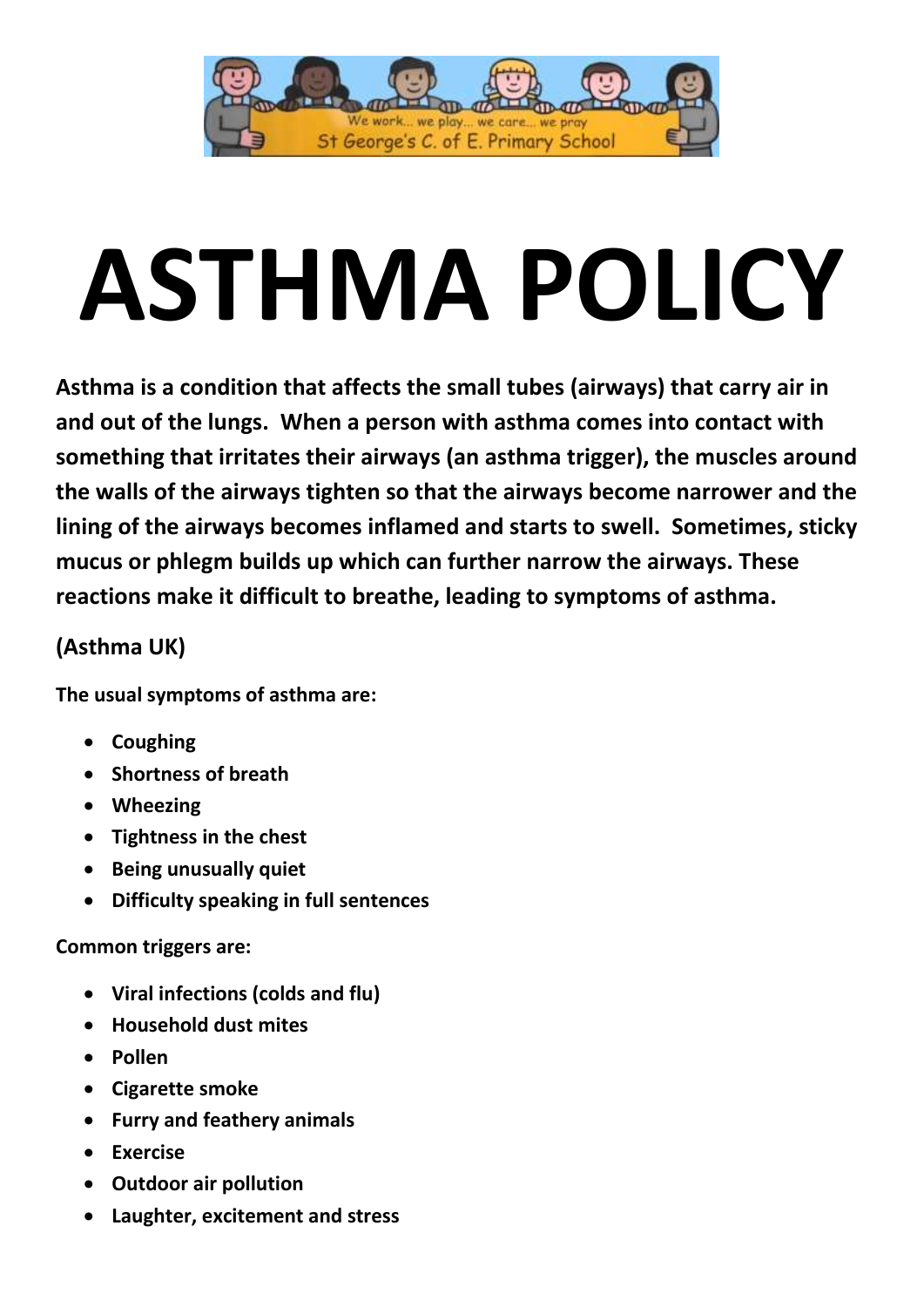**At St. George's C of E Primary School we recognise that asthma is a widespread, serious but controllable condition affecting many pupils in our school. We encourage pupils with asthma to achieve their potential in all aspects of school life.**

**We endeavour to do this by ensuring we have:**

- $\checkmark$  An up to date asthma policy
- **An Asthma Lead**
- **An asthma register**
- **An informative monitoring system in each classroom**
- $\checkmark$  Pupil access to inhalers at all times
- **Up to date asthma plans for all pupils with asthma**
- **An emergency salbutamol inhaler**
- **All staff regularly trained**
- $\checkmark$  Raised awareness of asthma amongst pupils, parents and staff

#### **The Asthma Lead**

**Mrs K Reid will ensure that the asthma register and the asthma policy are kept up to date and that staff complete the asthma plans for children in our care.** 

# **The Asthma Register**

**The register is updated annually (Autumn Term) or when a child is prescribed a reliever inhaler or diagnosed asthmatic.**

**When a child is added to the asthma register we will ensure that they have:**

- **An up to date personal asthma plan**
- **An inhaler bag containing their reliever inhaler and spacer (where applicable)**
- **Permission from parents/carers to use the emergency salbutamol inhaler if they require it**

# **Classroom Monitoring System**

**Children on the asthma register will have a named inhaler bag containing their inhaler and spacer. This will be held in an easily accessible area of the classroom.**

**The class Asthma Record Booklet will be stored with the inhaler bags and this will be completed by an adult each time a child uses their inhaler.**

**Each class will have a small whiteboard on their classroom door where children will tally the number of times they have used their inhaler each day. This whiteboard must be**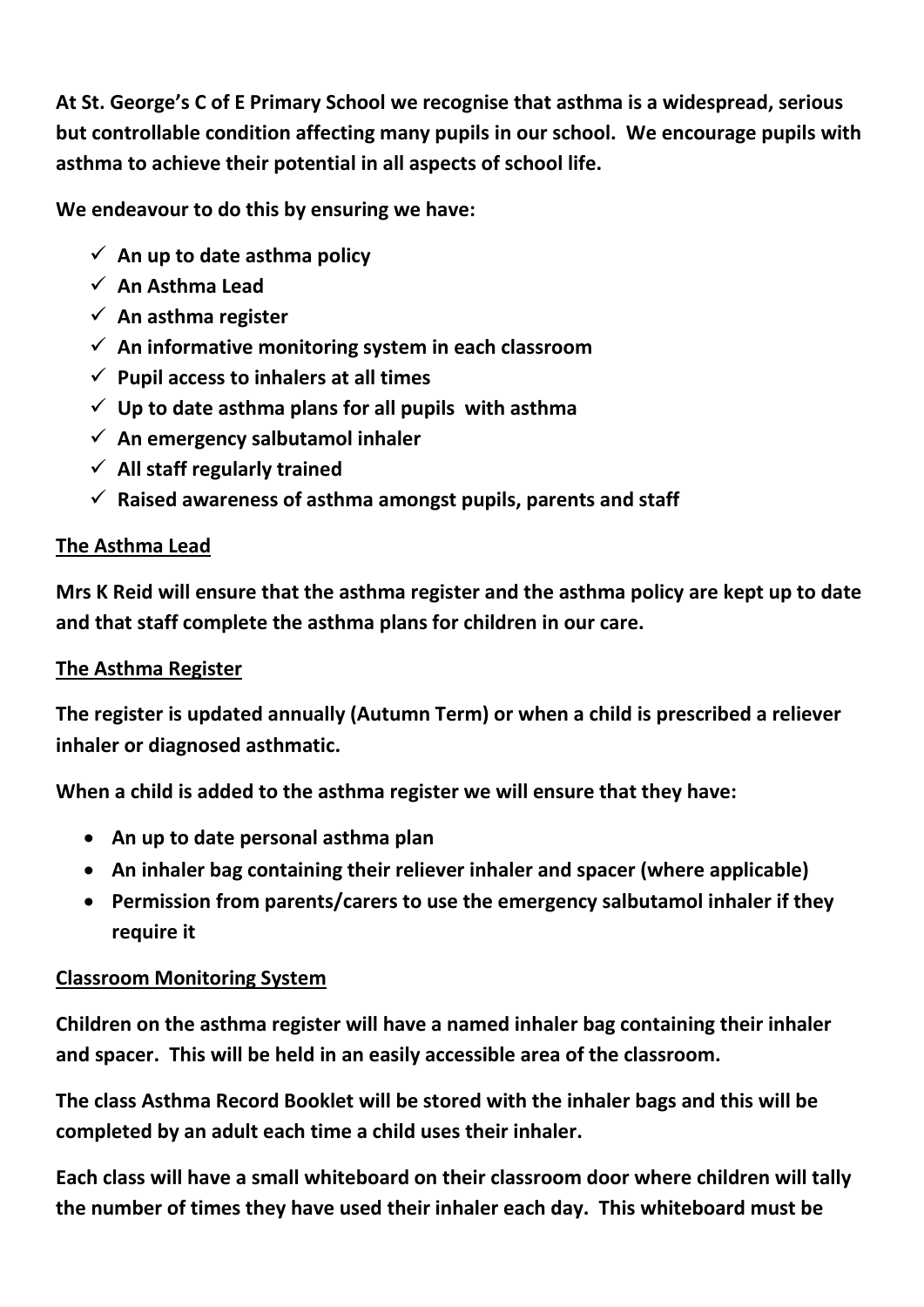**checked at the end of each day and wiped clean. Parents must be informed when a child has used their inhaler twice or more in one day.**

**It is the responsibility of the class teacher to make sure that the Asthma Record Booklet is kept up to date and also to ensure that the whiteboard is used correctly and clean at the start of each day. It is also the responsibility of the class teacher to inform parents of any change in the frequency of a child needing their inhaler.**

## **Personal Asthma Action Plan**

**When a child is added to the asthma register their parents/carers will be asked to complete a personal asthma plan. Copies of the completed plan will be stored in the asthma register file (SENCO office) and in the child's inhaler bag.**

**Parents/carers will also be asked to give permission for the emergency salbutamol inhaler to be used if necessary and also to take full responsibility for ensuring that a blue reliever inhaler is in school at all times.**

# **The role of the child**

- **Know where their inhaler bag is stored**
- **Record a tally on the asthma whiteboard when they use their inhaler**

#### **The role of the teacher**

- **Ensure that inhaler bags are easily accessible to the children**
- **Ensure that the asthma record booklet is stored with the bags**
- **Ensure that the asthma record booklet is completed when a child uses their inhaler**
- **Check the asthma whiteboard at the end of each day and wipe clean**
- **Report to parents when a child has used their inhaler twice or more in one day or when there has been a change in the frequency that a child has needed their inhaler**
- **Regularly check the dates on inhalers and speak to parents/carers when they are due to expire**
- **Raise awareness of asthma with their class**

#### **The role of the parent**

- **Ensure that school is kept up to date with information about their child's asthma**
- **Ensure that school has a blue reliever inhaler**
- **Ensure that replacement inhalers are sent into school when old ones are due to expire (when informed by the class teacher)**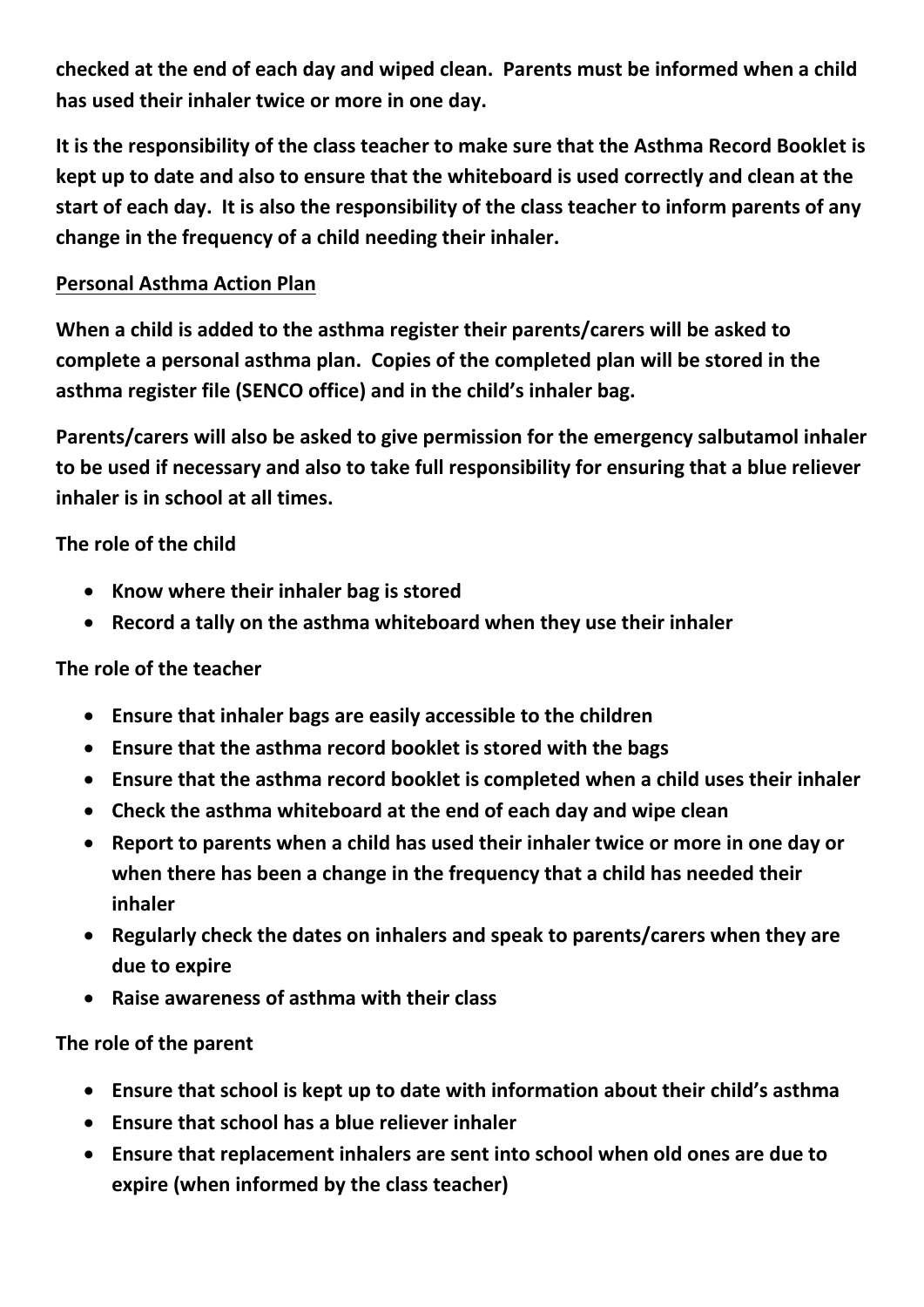#### **The role of the Asthma Lead**

- **Ensure that the asthma register is up to date**
- **Ensure that class teachers know which of their children have asthma/inhalers**
- **Provide inhaler bags**
- **Ensure that an asthma plan is completed for each child on the register**
- **Ensure that permission to use the emergency inhaler is sought from parents/carers**
- **Ensure that the asthma policy is up to date**

# **Asthma Medicines**

#### **Reliever Inhalers**

**Every child with asthma should have a reliever inhaler (blue). Relievers are medicines that can be taken immediately when asthma symptoms start. They quickly relax the muscles surrounding the narrowed airways. This allows the airways to open wider, making it easier to breathe again.**

- **Relievers are essential in treating asthma attacks**
- **It is very important that pupils with asthma have a reliever inhaler that they can use reliably and effectively**
- **Relievers are safe and effective and they have few side effects. Sometimes children do get an increased heart rate and may feel shaky if they take a lot. They cannot overdose on the reliever and the side effects will pass quickly.**

# **Preventer Inhalers**

**Preventers protect the lining of the airways. They help to calm the swelling in the airway and stop them from being so sensitive.** 

**Taking preventer medicines means that a child with asthma is less likely to react badly when they come into contact with an asthma trigger. Not all children with asthma will need a preventer inhaler (brown).**

- **Preventer inhalers are usually prescribed for children who are using their reliever inhaler at least three times a week.**
- **Preventers reduce the risk of severe attacks**
- **The protective effect of preventer medicines builds up over time so preventers need to be taken every day (usually morning and evening), even if the child is feeling well**
- **Children should not need to use a preventer inhaler at school. If they do, this must be recorded on their personal asthma plan**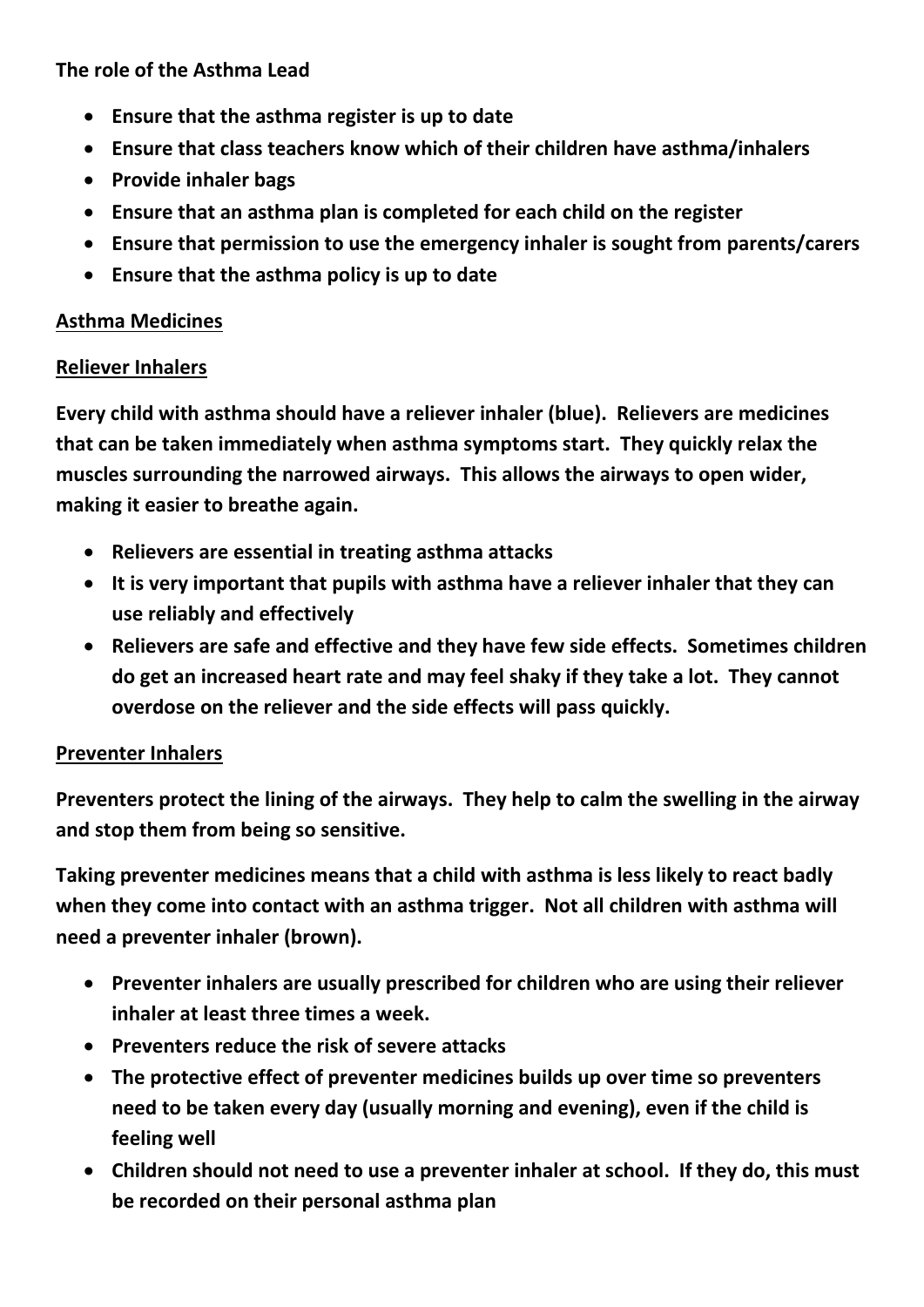## **Spacers**

**A spacer is a plastic container with a mouth piece at one end and a hole for an aerosol inhaler at the other end. Spacers are helped to deliver medicines to the lungs. They make inhalers easier to use and more effective. Spacers are often used at school with children under the age of 12. Spacers must be stored in the child's personal inhaler bag.**

#### **An Asthma Attack**

- **Ensure that the reliever is taken immediately. Whenever possible, allow medication to be taken where the attack occurred.**
- **•** Stay calm and reassure the child.
- **•** Stay with the child.
- **Help the child with their breathing by encouraging them to breathe as slowly and deeply as possible.**
- **After the attack and as soon as they feel better, the child can return to normal school activities.**
- **Inform the parent/carer of the attack.**

**In all emergencies, follow the traffic light system:**

| <b>Mild</b>     | If the child is:<br>Requiring to use their inhaler<br>(reliever) regularly throughout<br>the day for cough or wheeze,<br>but is not breathing quickly and<br>is able to continue with day-to-<br>day activities                                     | Ask the parents to make<br>contact with their GP.<br>Always inform parents as to<br>how frequently their child<br>has had to use their inhaler<br>during the day.                                                                         |
|-----------------|-----------------------------------------------------------------------------------------------------------------------------------------------------------------------------------------------------------------------------------------------------|-------------------------------------------------------------------------------------------------------------------------------------------------------------------------------------------------------------------------------------------|
| <b>Moderate</b> | If the child is:<br>Wheezing and breathless and<br>$\bullet$<br>not responding to usual reliever<br>treatment                                                                                                                                       | Send for a Chief First Aider.<br><b>Immediately contact</b><br>parents to collect the child<br>from school and advise that<br>the child is taken to see the<br>GP that day.                                                               |
| <b>Severe</b>   | If the child is:<br>Drowsy or unable to respond<br>$\bullet$<br><b>Frightened</b><br>$\bullet$<br>Unable to speak in sentences<br>$\bullet$<br><b>Breathless with heaving of the</b><br>$\bullet$<br>chest<br><b>Going blue</b><br><b>Collapsed</b> | <b>Ring 999</b><br>Send for a Chief First Aider.<br>You need help immediately.<br>If the child has a blue<br>inhaler, use it now.<br>Ten puffs using the spacer<br>until the ambulance arrives.<br>1 puff every minute for 10<br>minutes. |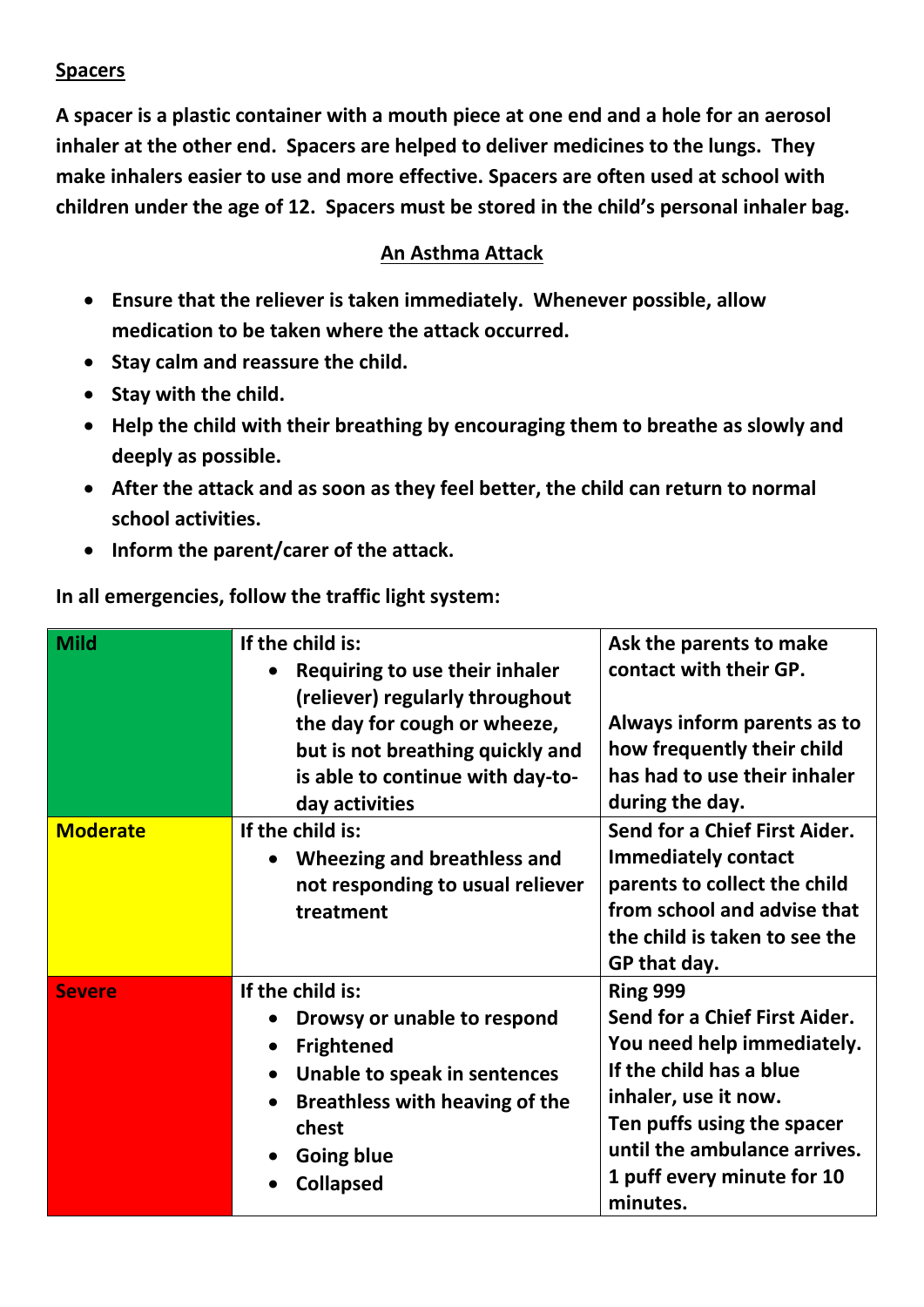#### **Implementing the Policy**

**Mrs J Tyers (Headteacher) has overall responsibility for the policy in school. The member of staff responsible for implementing the policy is Mrs K Reid (SENCO and Asthma Lead).**

**Asthma awareness training is carried out by the School Health Team at the request of the school.**

**Copies of the Asthma register can be found in the medical file in each classroom and also in the main office and the SENCO's office. The SENCO/Asthma Lead is responsible for keeping the register up to date. The Asthma register will include expiry dates for each inhaler.**

**All parents/carers complete an Asthma Plan and the plans are stored in the child's personal inhaler bag.**

**Parents/carers are encouraged to keep the school informed of any changes to their child's health.**

#### **Exercise and Activity**

**Taking part in games, sports and activities is an essential part of school life for all pupils. All teachers know which children in their class have asthma and this information is shared with other members of staff who are present teaching or supporting teaching of the class in particular the Sports Coach.**

**Pupils with asthma are encouraged to participate fully in PE lessons. All inhaler bags MUST be taken to the hall of playground when a class has PE.**

#### **Visits and School Trips**

**When pupils are taken out on school trips it is the responsibility of the school staff to ensure that inhalers are taken along for each pupil with asthma.**

**A mobile phone should always be available for any emergency situations.**

#### **Key People**

**Asthma Lead and SENCO – Mrs K Reid** 

**Chief First Aiders – Miss K Grainger and Miss G Horsfall**